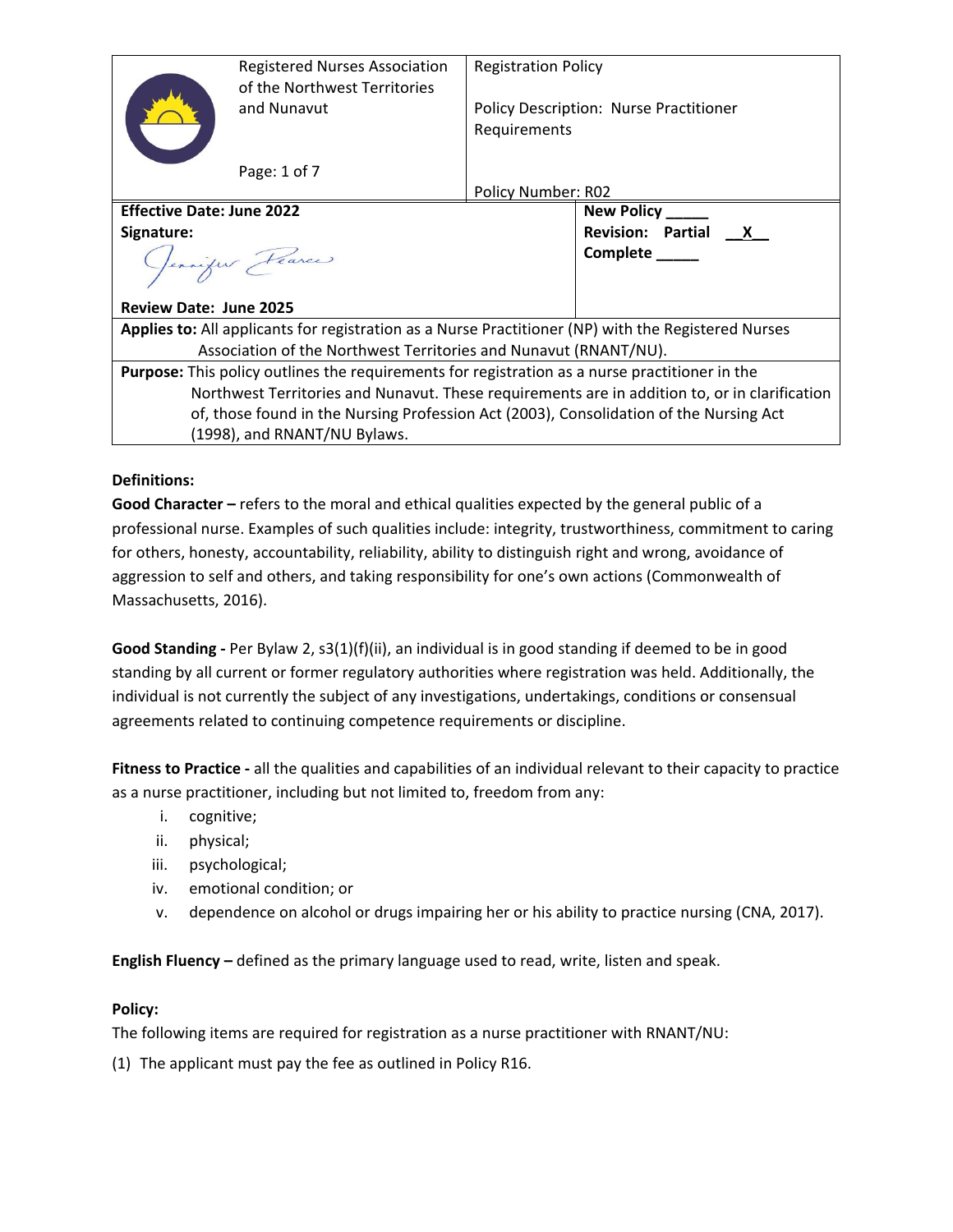

Policy Number: R02

- a) **A copy of one of the following for proof of identification. All documentation must be government-issued, in colour, contain a signature, and be current:**
	- i. passport or another government-issued photo ID (for example, Driver's License); or
	- ii. notarized statutory declaration of identity.

**Note:** Where there has been a name change, one of the following is required:

• a marriage certificate; or

Page: 2 of 7

- divorce decree; or
- notarized statutory declaration of legal name change.

#### **b) Evidence of fluency in English**

Upon application to RNANT/NU for registration, all applicants must demonstrate proficiency in the English language by meeting **one** of the following requirements:

- 1) Graduation from an approved Canadian nursing program where theory and clinical instruction was in English. Online or distance education programs are not acceptable for evidence of fluency; or
- 2) Employer reference(s) (Form D) showing evidence of safe practice and where the primary language, practice setting, and services are in an English speaking and writing environment for the previous two years as a Registered Nurse in Canada; or
- 3) Applicant met the English language proficiency test requirement at the time of registration with another Canadian jurisdiction and has continued to work in an Englishspeaking and writing environment since that time; or
- 4) Demonstration of English language competence through successful completion of one of the following tests of English within the last 2 years:
	- Canadian English Language Benchmark Assessment for Nurses (CELBAN)
	- International English Language System (IELTS) Academic Version.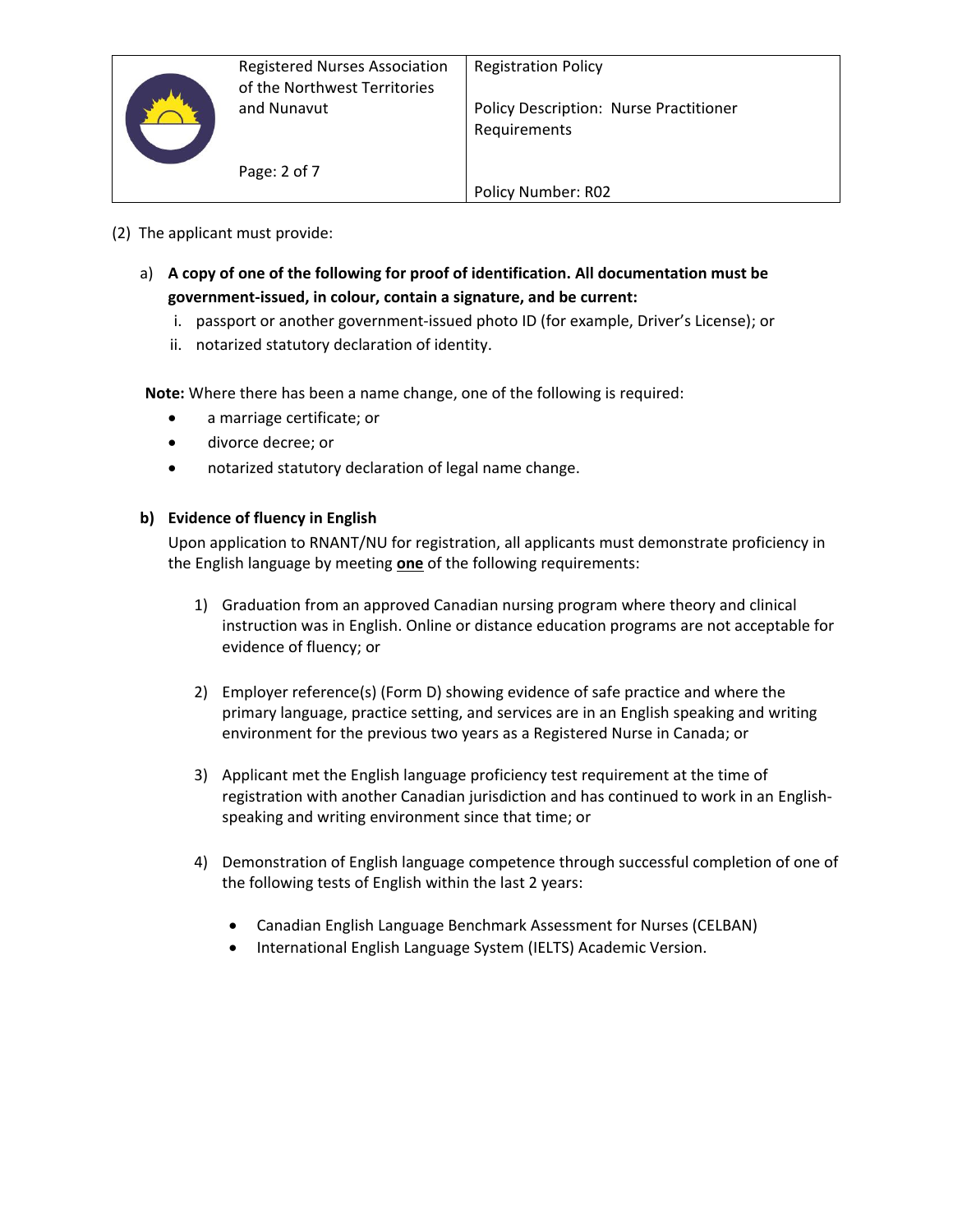

The scores on these tests used to determine proficiency in the English language are:

| <b>Test</b> | <b>CELBAN</b> | <b>IELTS Academic</b> |
|-------------|---------------|-----------------------|
| Writing     |               |                       |
| Speaking    | 8             |                       |
| Listening   | 10            | 7.5                   |
| Reading     | 8             | 6.5                   |
| Total       | N/A           |                       |

- i. The applicant cannot mix and match various tests or test components to achieve a passing score.
- ii. An official copy of test results must be submitted with the registration application. If your examination results do not meet the above requirements, you will be required to retake one of the accepted English proficiency examinations.
- iii. The registration applicant is financially responsible for all costs related to English testing.

Note: All registration documentation provided to RNANT/NU should be provided in English. It is the financial responsibility of the registration applicant for any English translation costs.

## **c) Evidence of sufficient nursing hours of practice**

The applicant must either:

- i. provide one or more Employer Reference Form(s) completed by previous employers of the applicant. This will certify the applicant engaged in the practice of nursing as a nurse practitioner for a minimum of 1125 hours in the last four years immediately preceding the application; or
- ii. satisfy RNANT/NU they have completed a suitable equivalency to 1125 hours of nursing practice as a nurse practitioner in the four years immediately preceding the application as defined in RNANT/NU Policy R09, Practice Hours for RNs and NPs.

## **d) Satisfactory references:**

- (1) In this sub-paragraph (d):
	- i. "Form A1" means the Employer Reference Form attached to this policy
	- ii. "Form A2" means the Verification of Hours Form attached to this policy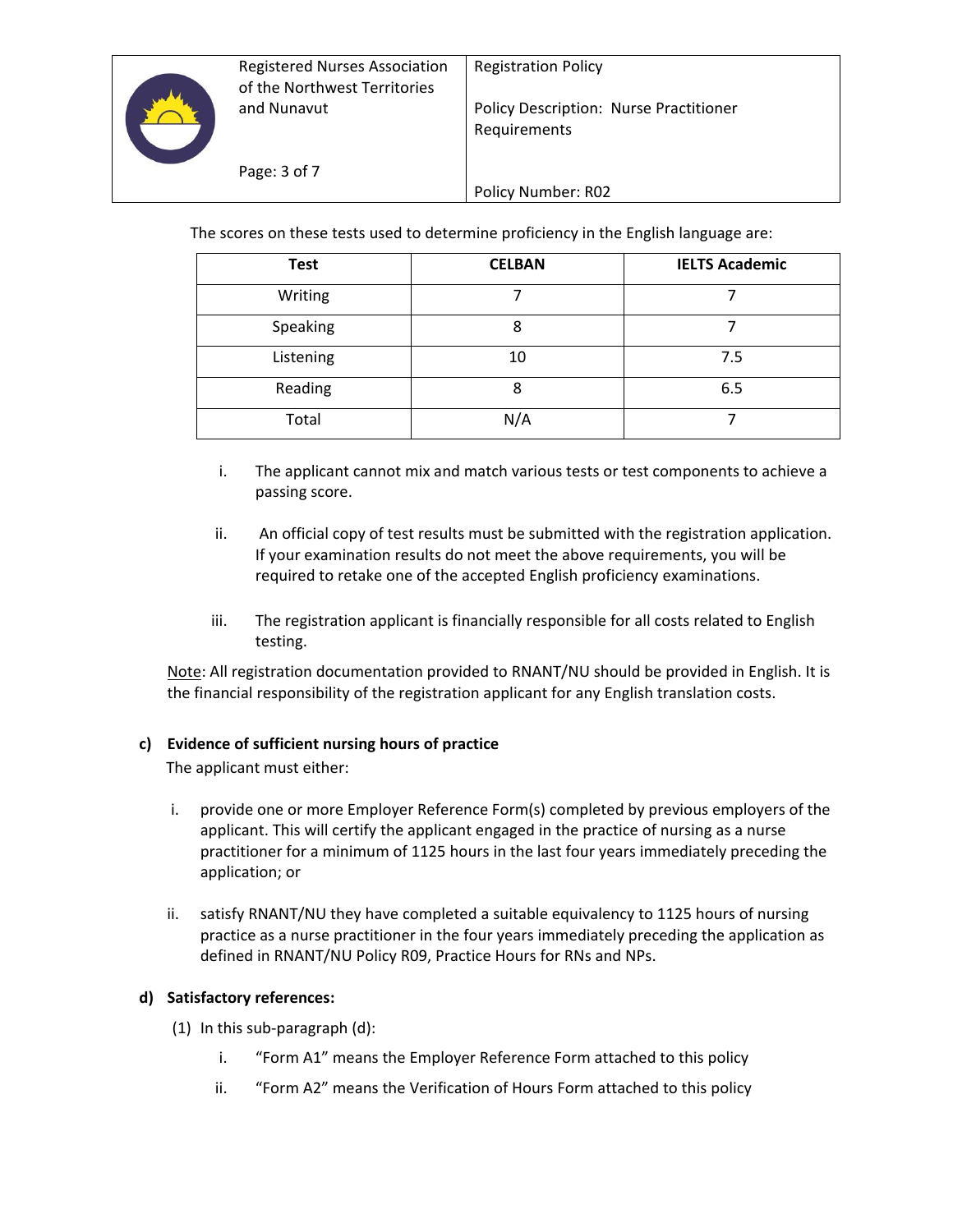Policy Number: R02

- iii. "Form B" means the Colleague Reference Form attached to this policy
- iv. "Form C" means the Instructor Reference Form attached to this policy
- (2) Satisfactory references of both character and fitness to practice in the described form from one of the following is required:
	- i. The most recent employer in Form A1 where the nurse was employed as an NP by one employer for the preceding five years and had worked for a minimum of 300 hours as an NP for that employer;
	- ii. The most recent employer in Form A1 where the nurse was employed as an NP in the preceding five years for a minimum of 300 hours but the period of employment was less than five years, and the most recent employer in Form A1 where the nurse was employed as an RN in the preceding five years for a minimum of 300 hours (prior to their practice as an NP);
	- iii. The two most recent employers both in Form A1 where the nurse was employed as an NP by more than one employer in the preceding five years and had worked for each employer for a minimum of 300 hours;

**Note**: The Form A2, Verification of Hours, is required from **all** employers in the preceding five years and from each employer where the applicant worked a minimum of 300 hours.

- iv. If an employer is prevented by policy to provide an A1 Form and an A2 Form where a nurse was employed as a NP in the preceding 5 years, the applicant may provide a colleague references, in Form B, whom they have worked with for a minimum of 2 years;
- v. If a nurse was self-employed in the preceding 5 years, two colleagues in a similar practice, each who had worked with the nurse, may submit a colleague reference, both in Form B;
- vi. An instructor in Form C where the applicant has not been employed since successfully completing an approved NP Program or equivalent.

#### **e) Evidence of completion of an advanced nursing education program that prepares nurses to practice as a nurse practitioner and has been:**

- i. approved by RNANT/NU; or
- ii. approved by the applicant's original Canadian jurisdiction and verification of eligibility for registration as a nurse practitioner in a Canadian jurisdiction; or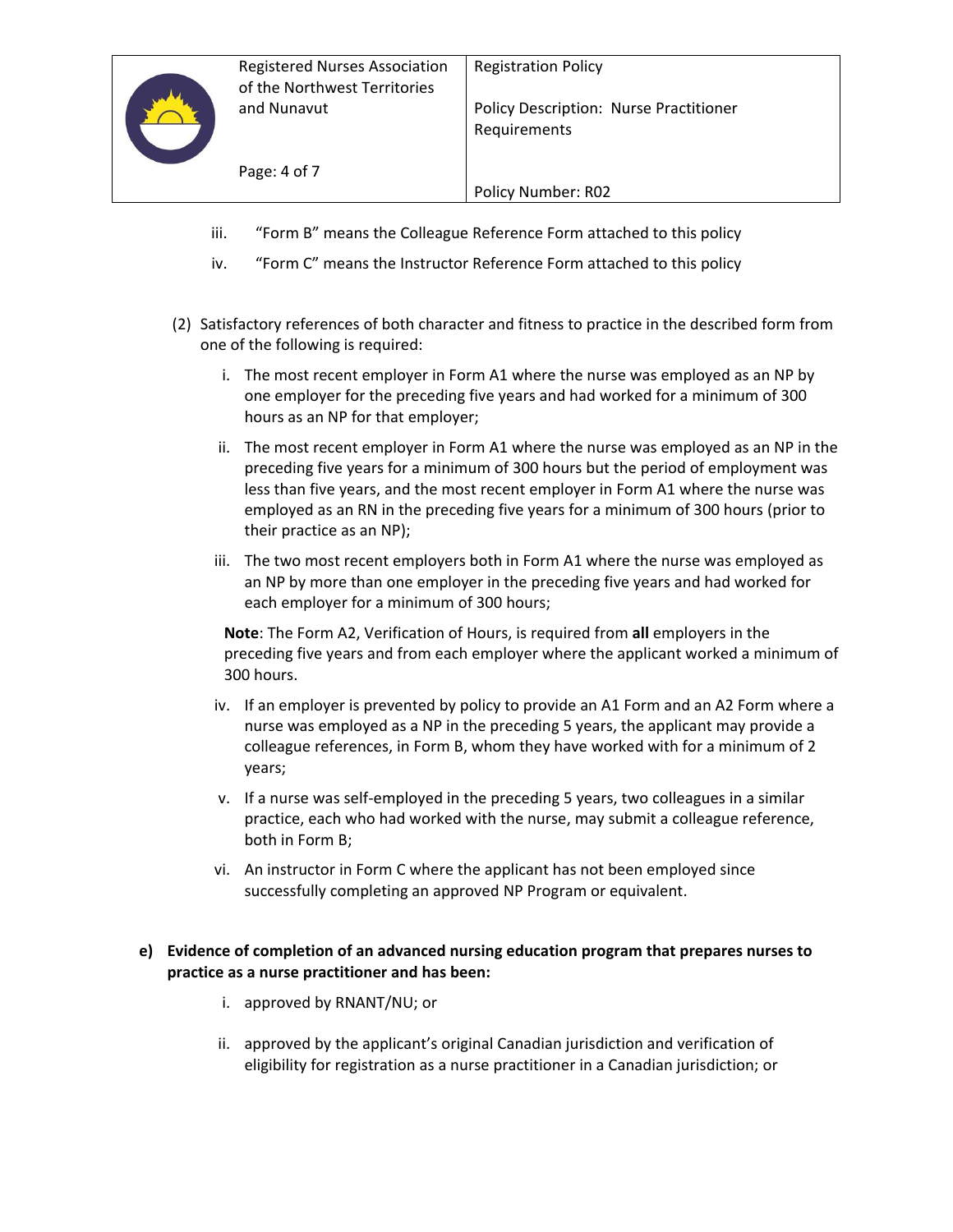

- iii. approved by another Canadian jurisdiction and the member is registered in good standing in the Canadian jurisdiction in which he or she most recently practised nursing as a nurse practitioner; or
- iv. approved by RNANT/NU as equivalent following completion of a prior learning assessment/examination challenge process leading to registration as a nurse practitioner in a Canadian jurisdiction.
- **f) Evidence of successfully passing the Canadian Nurse Practitioner Examination: Family/All Ages (CNPE: F/AA) as the Entry-to-Practice Exam or one of the approved equivalent exams as outlined:**

## **Family stream**

- CNPE in family, 2005 to present.
- ANCC examination in family, 2005 to present
- AANP examination in family, 2005 to present

#### **Adult stream**

- ANCC examination in adult, 2005 to January 31, 2014
- ANCC examination in adult-gerontology primary care, 2013 to present
- AANP examination in adult gerontology primary care, 2013 to present
- AANP examination in adult, 2005 to present

## **Pediatric stream**

- ANCC examination in pediatrics, 2005 to January 31, 2014
- PNCB nurse practitioner certification exam, 2005 to present

## **g) Evidence of successful completion of a course on prescribing controlled drugs and substances**

**Note**: All NPs in the Northwest Territories and Nunavut must provide evidence of successful completion of a course on prescribing controlled drugs and substances.

The following education programs are accepted:

- a) "RNANT/NU Education Package for Nurse Practitioners Prescribing Controlled Drugs and Substances" (prior to January 1, 2015); or
- b) Athabasca University Prescription and Management of Controlled Drugs and Substances; or
- c) University of Ottawa/Council of Ontario University Programs in Nursing (COUPN) Continuing Education for Nurse Practitioners Prescribing Narcotics and Controlled Substances; or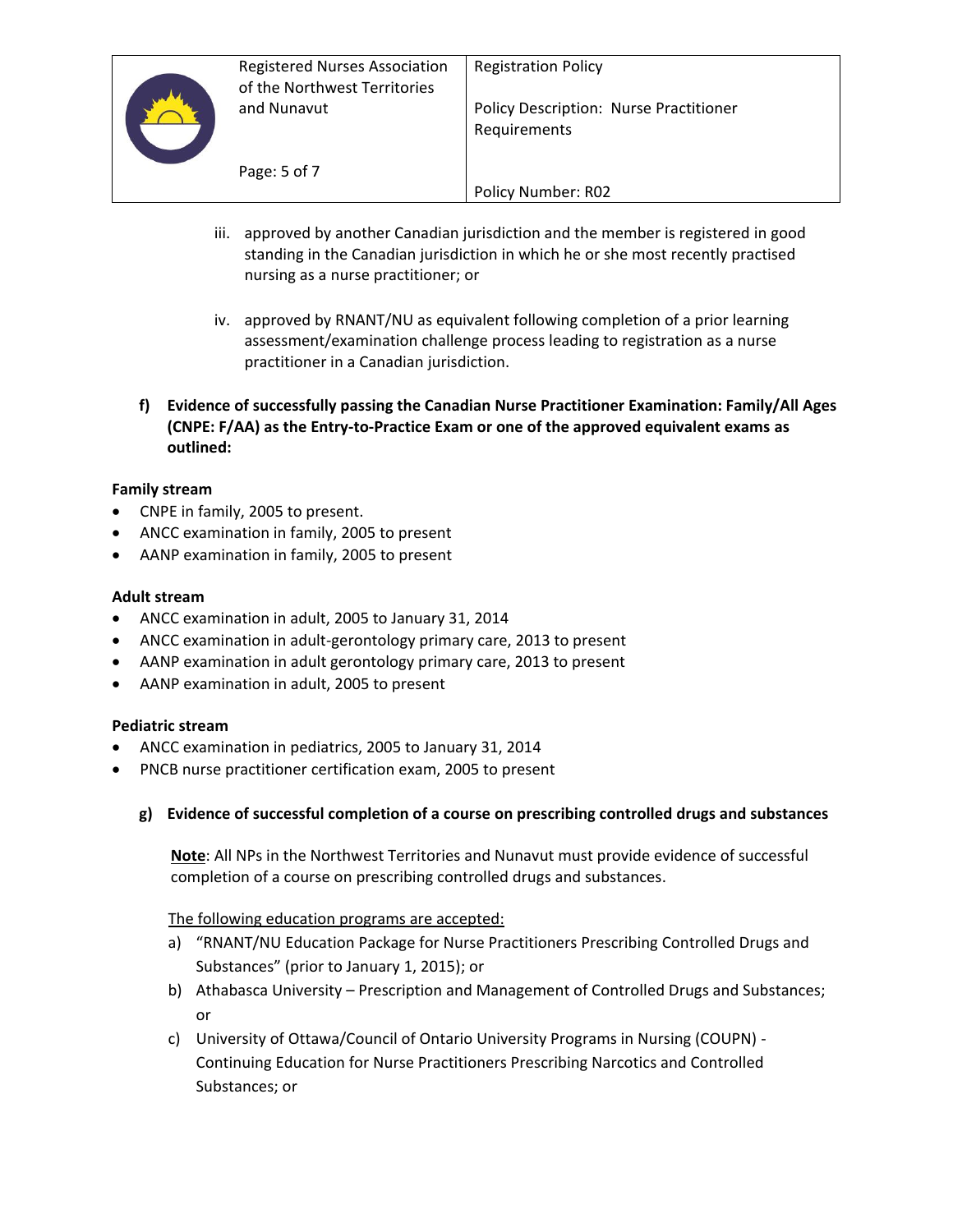

- d) Saskatchewan Polytechnic (Formerly SIAST) PHAR 1604 CDSA Module for RN (NP).
- e) After January 1, 2017 A controlled drugs and substances course included in the core curriculum of an approved Canadian NP program and equivalent in content to the courses described in sub-paragraphs a, b, and c.

Policy Number: R02

# Evidence of completion for all NP applications:

Page: 6 of 7

**Note:** NPs who have completed the "RNANT/NU Education Package for Nurse Practitioners Prescribing Controlled Drugs and Substances" prior to January 1, 2016, and who remain registered as active practicing NPs with RNANT/NU, will have this recognized. NPs who are applying for reinstatement with RNANT/NU will have to complete one of the above specified courses.

# **Conditions and Exceptions:**

- (1) Nurse Practitioner applicants from another Canadian jurisdiction will not be required to write the CNPE: F/AA to be registered in the Northwest Territories and Nunavut if they were required to write an equivalent competency based examination to be registered as a NP in another Canadian jurisdiction. This exception is in accordance with the terms and conditions outlined in the Agreement on Internal Trade, Article 707.
- (2) As of January 1, 2010, a Nurse Practitioner working in a Community Health Nurse position will no longer have those hours counted as Nurse Practitioner practice hours.
- (3) Nurse Practitioners registered with RNANT/NU will be entered in the Registered Nurse Register and Nurse Practitioner Register and may work in the capacity of an RN or NP.
- (4) An applicant that has disclosed a criminal conviction for an offense under the Criminal Code (Canada), the Controlled Drugs and Substances Act (Canada), or the Food and Drugs Act (Canada) must provide sufficient evidence about the conviction to the Director of Regulatory Services and Policy as outlined in Policy 1.1: Criminal Convictions.
- (5) If an applicant has not disclosed on the registration application a previous or current investigation, undertaking, conditions, suspension or revocation of their licence/registration in all jurisdictions where they have been employed, the application may be denied by the Registrar. The applicant could choose to appeal this decision and have their application reviewed by the Registration Committee.
- (6) Registration Update